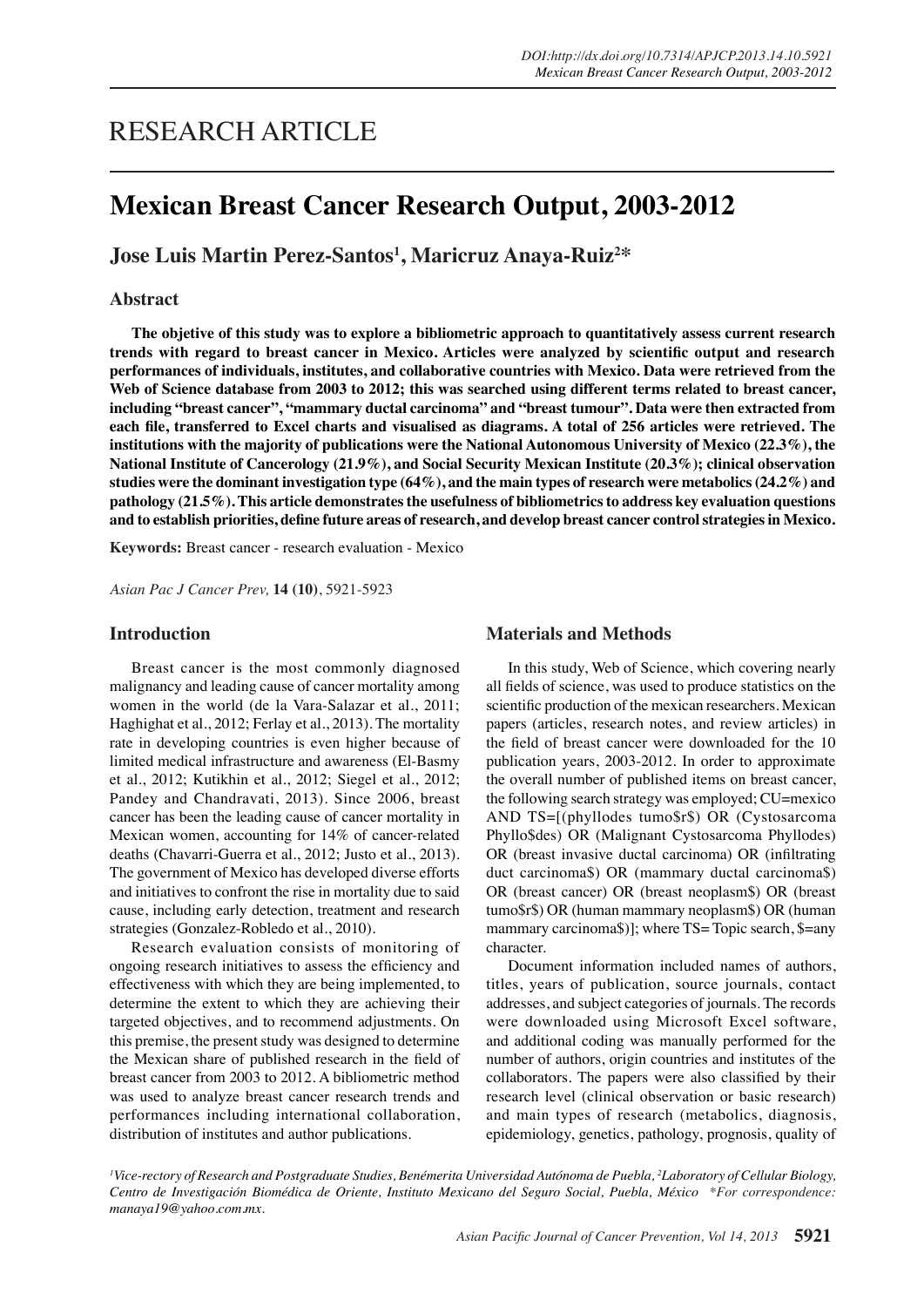*Jose Luis Martin Perez-Santos, and Maricruz Anaya-Ruiz* life, radiotherapy, screening and surgery).

## **Results**

A total of 256 Mexican items published in Web of Science from 2003 to 2012 including the search words "breast cancer", "mammary ductal carcinoma" and "breast tumour", was counted (Figure. 1). A development trend was found for all documents and articles, which increased from 6 in 2003 to 50 publications in 2012. The 256 indexed items have been cited 2,206 times since 2003. Figure 1 demonstrates the parallel increase in the number of citations in conjunction with the increase in published items.

The collaboration with different countries was estimated by the location of the affiliation of at least one author of the published papers. Of all the 256 articles with author addresses, 185 (72.26%) were Mexico independent articles and 71 (27.73%) were internationally collaborative articles. Domination in collaborative country was the USA (63.38%) followed by France (7.04%), Spain (5.6%), and Germany (4.22%). Figure 2 demonstrates the parallel increase in the number of collaboration international total items in conjunction with the increase in collaboration USA items.

The contributions of Mexican different institutes were estimated by the affiliation of at least one author. The 256 items were published by 58 Mexican institutes that collaborated with 74 foreing institutes. Of the 256 articles with Mexico author addresses, 133 (51.91%) were independent articles and 123 (48.09%) were interinstitutionally collaborations of two or more institutes. The top 10 institutes were ranked by the number of items (Table I). The National Autonomous University of Mexico had the most total (22.26%), followed by National Institute of Cancerology (21.87%), The Social Security Mexican Institute (20.31%), National Institute of Public Health (12.11%), and Center for Research and Advanced Studies (9.37%).

In total, 256 articles were published in 145 journals (data not shown). Salud Publica de Mexico published the most articles with 10 articles comprising 3.9% of all the articles, followed by Medical Oncology (3.5%), BMC Cancer (2.7%), Cancer Epidemiology Biomarkers and Prevention (2.7%), and Revista de Investigación Clínica  $(2.7\%).$ 

The clinical observation studies were the dominant study type with 164 items (64%), while the basic research studies had 92 items (36%). Figure 3 demonstrates the parallel increase in the number of clinical observation ítems in conjunction with the increase in basic research items. The main types of research are shown in Figure 3, metabolics and pathology dominate with 45.7% of the total output between them.

Finally, we examine the sources of funding for Mexican cancer research. Of total items only 73 (28.5%) had one or more explicit funding sources. National Council of Science and Technology funded the most total articles with 54 items (73.97%), followed by National Autonomous University of Mexico with 12 items (16.44%), Science and Technology Institute of Federal District with 10 items (13.70%), The Social Security Mexican Institute with 7 (9.59%), and National Institute of Health of USA with 7

#### **Table 1. The Top 10 Most Productive Mexico Institutes on Breast Cancer Research**

| Institution                                                                                               | No. of items |       |
|-----------------------------------------------------------------------------------------------------------|--------------|-------|
| National Autonomous University of Mexico                                                                  | 57           |       |
| National Institute of Cancerology                                                                         | 56           |       |
| Social Security Mexican Institute                                                                         | 52           |       |
| National Institute of Public Health                                                                       | 31           |       |
| Center for Research and Advanced Studies                                                                  | 24           |       |
| National Institute of Medical Sciences and Nutrition                                                      | 20           |       |
| Autonomous University of Nuevo Leon                                                                       | 15           |       |
| National Polytechnic Institute                                                                            | 13           | 100.0 |
| University of Guadalajara                                                                                 | $7 -$        |       |
| University of Guanajuato                                                                                  | 6            |       |
|                                                                                                           |              | 75.0  |
| 70                                                                                                        |              |       |
| 60                                                                                                        |              |       |
| 50                                                                                                        |              | 50.0  |
| 40                                                                                                        |              |       |
| 30                                                                                                        |              |       |
| 20                                                                                                        |              | 25.0  |
| 10                                                                                                        |              |       |
| $\mathbf 0$                                                                                               |              |       |
| Genetics<br>Pathology<br>Custom of the<br>Screening<br>Metapolics<br>Livernology<br>Programs<br>Diagnosis | Surgery      | 0     |

**Figure 2. Mexican Breast Cancer Research Output by Research Types**



**Figure 1. A) Internationally Collaborative Countries of Mexican Breast Cancer Research.** Collaboration international total (solid line) and collaboration USA (dashed line); **B) Mexican Breast Cancer Research Outputs in the Web of Science.**  Items (solid line) and cites per paper (dashed line) and; **C) Mexican Breast Cancer Research Outputs by Research Level.**  Clinical observation (solid line) and basic research items (dashed line)

**5922** *Asian Pacific Journal of Cancer Prevention, Vol 14, 2013*

**20.3 6.3 10.1**